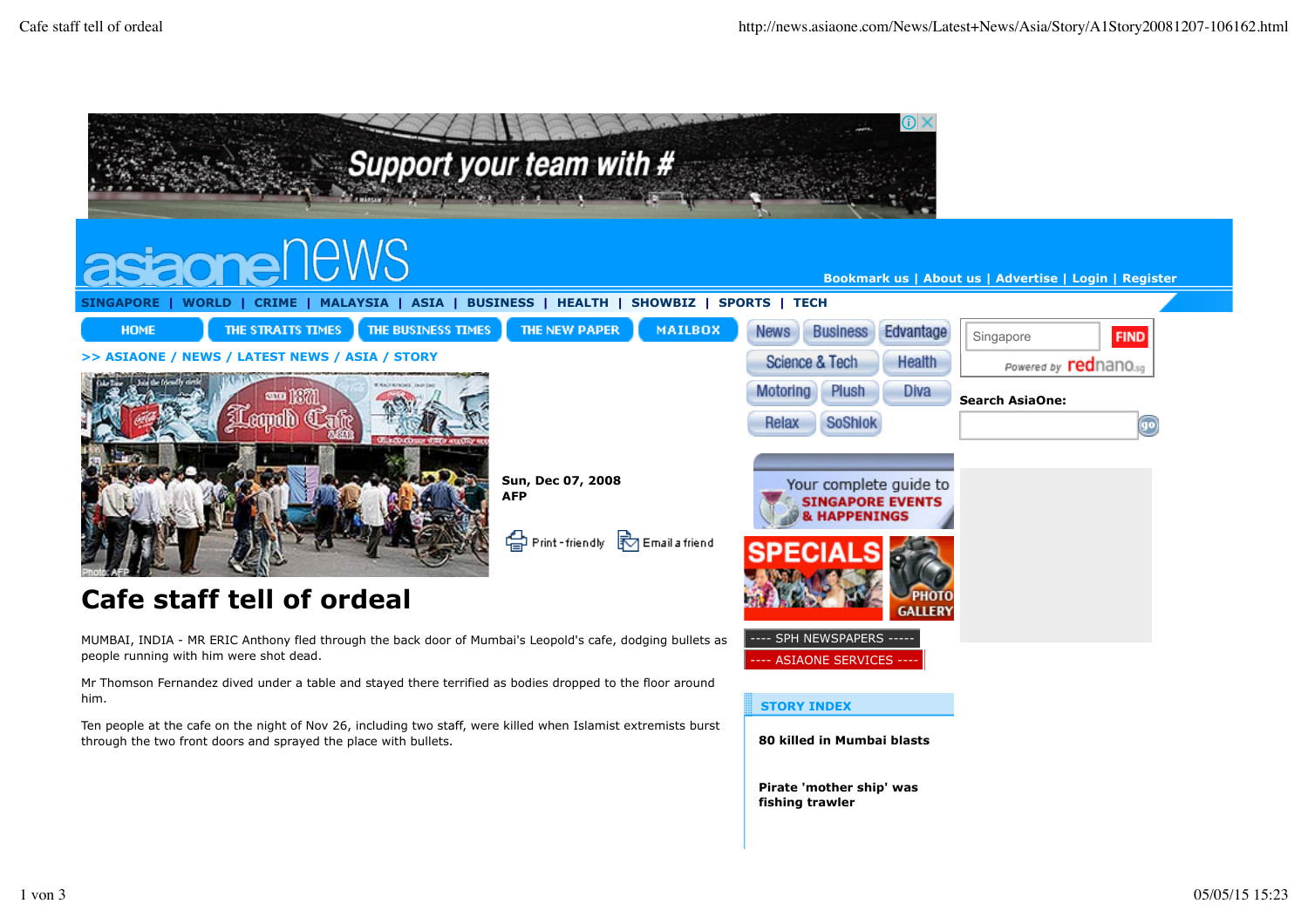

assaults on a number of Mumbai landmarks which ended 60 hours later with 163 civilians and security personnel dead, and almost 300 people injured.

Leopold's reopened three days later as one of its owners said they 'would not be beaten by terrorists', and both Mr Anthony and Mr Fernandes said they were happy to be back at work.

On the night of the attacks, the cafe, popular with tourists and locals alike, was bustling as usual with 70 to 80 customers.

At precisely 9.40pm (2.10am Singapore time) 'two guys came in through the front doors and started firing', Mr Anthony, 33, told AFP.

'First they shot upwards,' he said, pointing to bullet holes in the coloured glass around the cafe's upper dining room.

As people began screaming, diving under tables and running for the back exit, the gunmen opened fire, said Mr Anthony, who attends Catholic mass daily.

'They threw a grenade which exploded near the bar,' he said, pointing to a deep crater. 'Then they disappeared for about three minutes but they kept firing in through the front window.'

Mr Anthony, the cafe's night manager, fled through the back door, followed by waiter Peeru Basha, 41.

As another waiter, Mr Mohammed Kazi, 21, lay dead at his feet on the street outside, Mr Anthony said he shouted at Mr Peeru to help him get the body into a taxi.

'Peeru had been shot in the neck and said he feels giddy, he turns around to go back inside and is shot in the neck, shot dead,' he recalled.

As Mr Anthony crouched over Mr Kazi's body, one of the gunmen - 'muscular but short and with a big moustache and a backpack', he said - rushed out of the back door and pointed his AK-47 straight at him. **Sultans' remarks cause a stir**

**Thai transvestite beauty pageant cancelled amid political turmoil**

**Blogger's remand extended**

**More S'pore-Japan flights**

**Transvestite teacher to be transferred**

**China used planes, rockets to prevent wet end of Games**

**Cafe staff tell of ordeal**

**Terror-linked insurance policies**



**9180 1253 (SMS)**

**6319 8177**